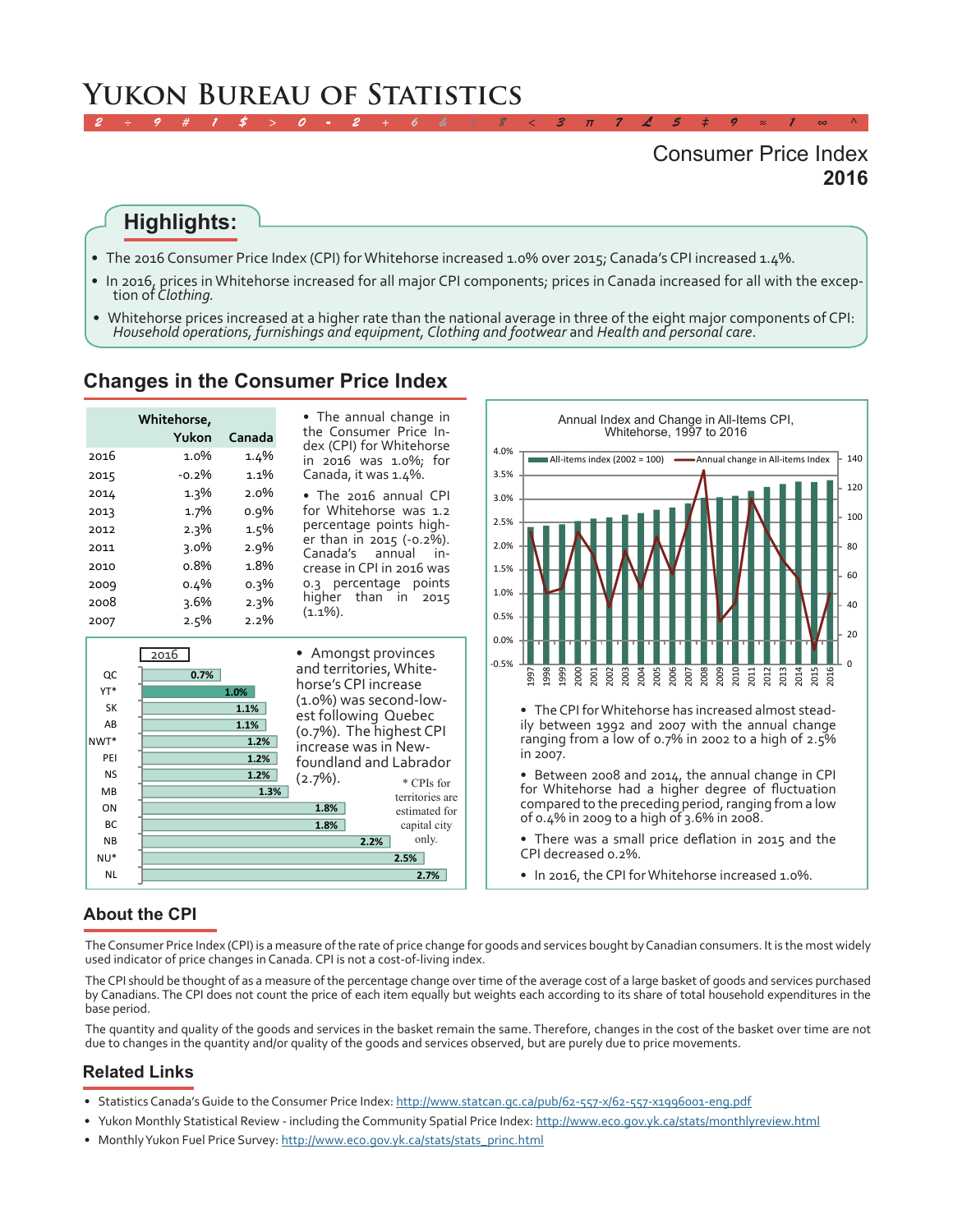## **Index Weighting**

• The weighting of the Index is based on consumer spending patterns within each geographic area; the weighting of the Whitehorse CPI is unique to Whitehorse residents' spending patterns as reported in the 2012 Survey of Household Spending and price and quantity updated for 2013.

•  For example, Whitehorse residents spent 25.9 cents of every dollar of their household expenditure on *Shelter*, while spending only 3.8 cents on *Alcoholic beverages and tobacco products*.

• The price indices of the two largest contributors to the Whitehorse CPI basket, *Shelter* (25.9% share) and *Transportation* (18.7% share), increased 0.4% and 0.9%, respectively, in 2016. The price indices of the two small- est contributing components, *Clothing and footwear* (4.3% share) and *Alcoholic beverages and tobacco products* (3.8% share), increased by 2.8% and 2.4%, respectively.

| <b>Major Components</b>           | Weighting<br>(2013)<br><b>Basket</b> ) | Change<br>in index<br>2015 to<br>2016 | Change<br>in index<br>2012 to<br>2016 |
|-----------------------------------|----------------------------------------|---------------------------------------|---------------------------------------|
| All-items                         | 100.0                                  | 1.0%                                  | 3.8%                                  |
| Shelter                           | 25.9                                   | 0.4%                                  | 3.6%                                  |
| Transportation                    | 18.7                                   | 0.9%                                  | 0.2%                                  |
| Food                              | 15.4                                   | 0.8%                                  | 8.1%                                  |
| Household operations,             | 14.0                                   | 2.0%                                  | 3.8%                                  |
| furnishings and equipment         |                                        |                                       |                                       |
| Recreation, education and reading | 13.1                                   | 0.5%                                  | $0.9\%$                               |
| Health and personal care          | 4.9                                    | 1.7%                                  | 5.6%                                  |
| Clothing and footwear             | 4.3                                    | 2.8%                                  | 3.2%                                  |
| Alcoholic beverages and           | 3.8                                    | 2.4%                                  | 9.4%                                  |
| tobacco products                  |                                        |                                       |                                       |

# **Major CPI Components (2002 = 100), Whitehorse, 2007 to 2016**



•  Over the past ten years, annual average increases in price indices for Whitehorse have not been even across major components. Comparing 2016 to 2007, the price index for: *Alcoholic beverages and tobacco products,* increased 32.5%; *Food,* 22.9%; *Shelter,* 21.8%; *Health and personal care,* 14.9%; *Transportation,* 8.6%; *Household operations, furnishings and equipment,* 8.1%; R*ecreation, education and reading,* 1.5%; and *Clothing and footwear* increased 0.9%.

•  All major components' prices increased in 2016 when compared to 2015, with the largest increase in *Clothing and footwear* (2.8%) followed by *Alcoholic beverages and tobacco products* (2.4%) and *Household operations, furnishings and equipment (2.0%)*.

# **Major CPI Components, Whitehorse, January to December 2016**



•  Over the twelve month period, i.e., from January to December of 2016, changes in most major CPI components stayed within a range of 5.0 index points, with the exception of *Transportation* (10.3 index points).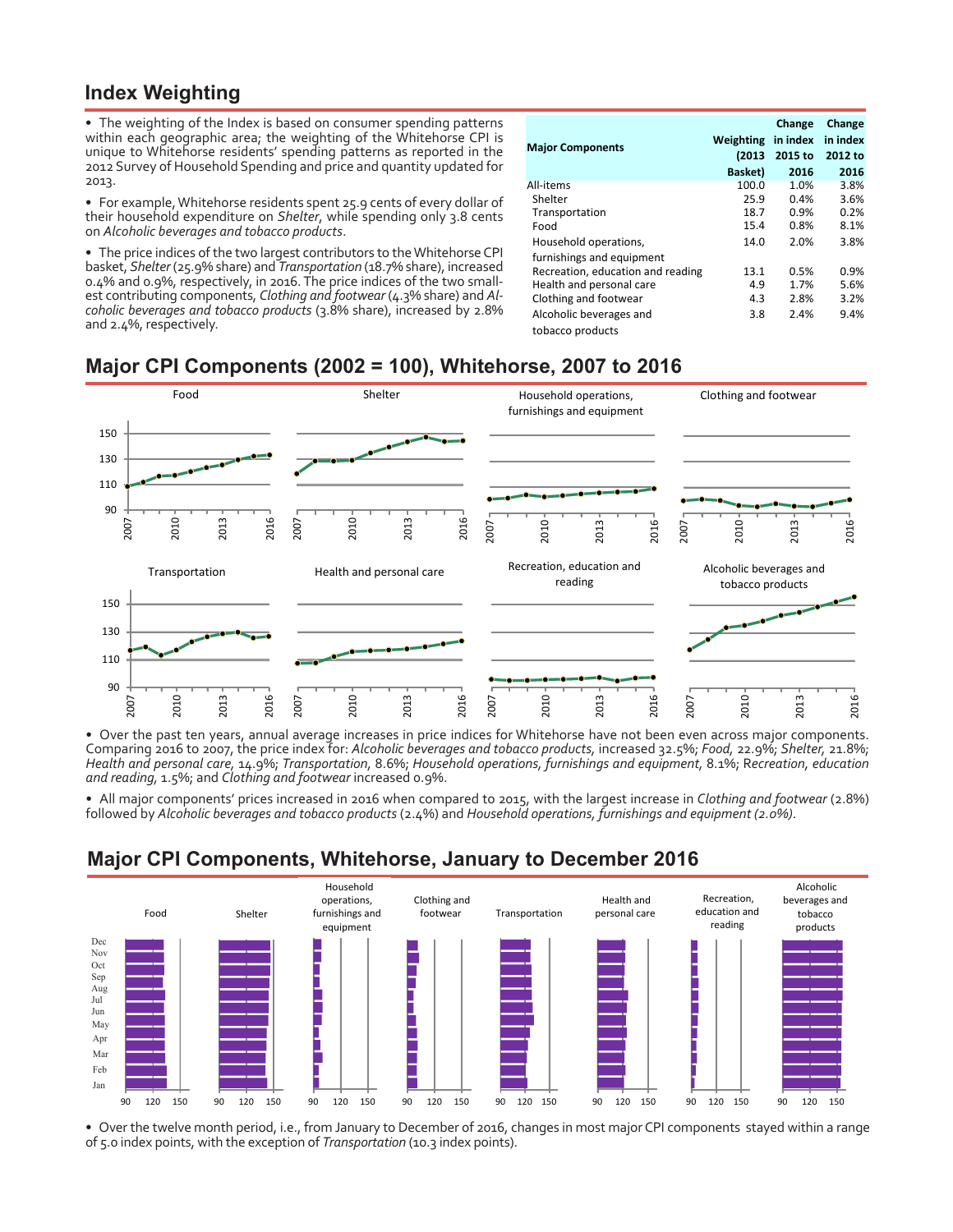# **Sub-Components Related to Food and Energy, Whitehorse, 2012 to 2016**



•  The CPI for the major component of *Food* increased 0.8% in 2016 compared to 2015. This was due to price increases in all food-related sub-components with the exceptions of *Dairy products and eggs* and *Other food products and non-alcoholic beverages.*

• Comparing 2016 to 2015, the largest percentage increase was in *Fruit, fruit preparations and nuts* (2.6%), and *Vegetables and vegetable preparations* (2.6%).

**Annual Indices for Energy-Related Components, 2012 to 2016** All-items CPI All-items CPI excluding energy Energy Electricity Fuel oil and other fuels Gasoline 100 150 200 250 2012 201 2014 2015 2016 2012 2013 2014 2015 2016 2012 2013 2014 2015 2016 2012 2013 2014 2015 2016 2012 2013 2014 2015 2016 2012 2013 2014 2015 2016

•  The *special* aggregate of *Energy i*s comprised of the sub-components of: *Electricity*; *Natural gas* (no data available); *Fuel oil and other fuels*; *Gasoline*; and *Fuel, parts and supplies for recreational vehicles* (no data available).

•  Available sub-component data for *Energy* show: a substan- tial increase in the CPI for *Electricity* in 2013, a small increase in

2014, followed by decreases in 2015 and 2016; the CPI for *Fuel oil and other fuels* decreased in 2013, increased in 2014 before significantly decreasing in 2015 and again in 2016; and the CPI for *Gasoline* increased up to 2013, decreased only slightly in 2014, then decreased substantially in 2015 followed by a small decrease in 2016.

## **Special CPI Aggregates by Month, Whitehorse, January 2012 to December 2016**

•  In general, *Food* prices and *Energy* prices are the two most volatile components of the CPI. For Whitehorse, from January 2012 to May 2013, *Energy* prices remained relatively unchanged. From June 2013 to October 2014, prices fluctuated within a higher range. From November 2014 to February 2015, prices de- creased sharply. *Energy* prices then increased steadily up to August 2015 followed by another declining trend to reach the lowest level in the past five years in February 2016. Prices then in- creased from March to June and roughly main- tained the level during the rest of 2016.



• In 2016, on a year-over-year basis, the highest increase for *All-items CPI excluding food and energy* in Whitehorse was in March (2.7%);

lowest increase was in September (1.2%). The annual average increase for *All-items CPI excluding food and energy* was 2.0%.

•  On a year-over-year basis in 2016, the highest increase in the CPI for *Food* was in January at 4.1%; lowest in December (-1.6%). The annual average increase was 0.8% in 2016.

•  In 2016, the year-over-year CPI change for *Energy* ranged from a decrease of 12.1% in March to an increase of 4.8% in December. The average annual decrease in 2016 was 5.7%.